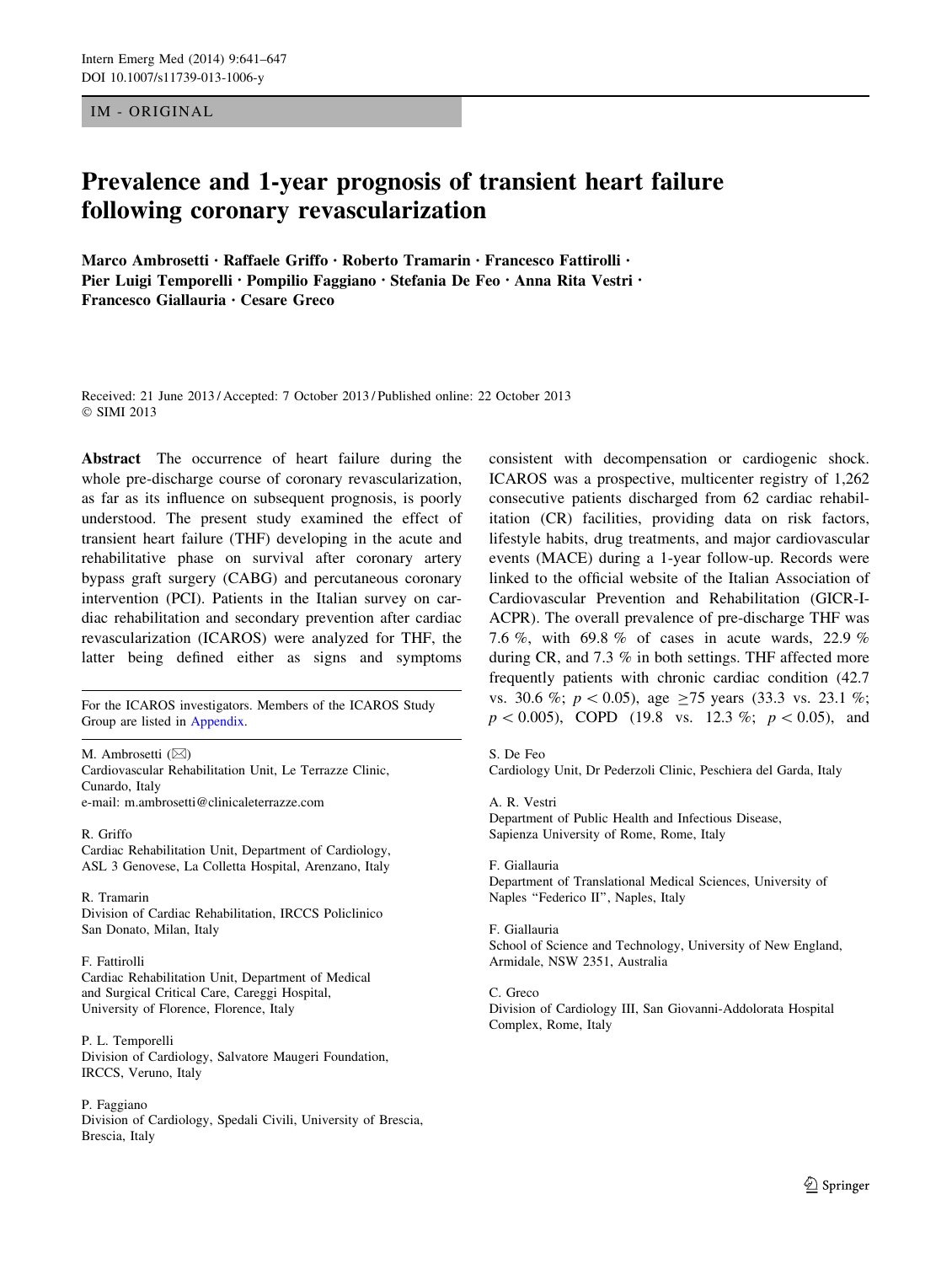chronic kidney disease (17.7 vs. 7 %;  $p < 0.001$ ). After discharge, THF patients showed good maintenance rates of RAAS modulators (90.6 %) and beta-blockers (83.3 %), while statin therapy significantly decreased from 81.3 to 64.6 % ( $p < 0.05$ ). The pursuit of secondary prevention targets, as far as self-reported drug adherence, was not different among groups. Patients with THF had increased 1-year mortality (8.3 vs. 1.6 %,  $p < 0.001$ ). Moreover, THF independently predicted adverse outcome with OR for recurrent events (mainly further episodes of decompensation) of 2.4 (CI 1.4–4.3). Patients who experienced THF after coronary revascularization had increased post-discharge mortality and cardiovascular events. Hemodynamic instability, rather than recurrent myocardial ischemia, seems to be linked with worse prognosis.

Keywords Heart failure · Coronary revascularization - Rehabilitation - Prognosis

# Introduction

Congestive heart failure (HF) is a common complication during acute cardiac events with a burgeoning body of evidence in the field of acute coronary syndromes (ACS). Approximately 10 % of patients develop HF during hospitalization for ACS, with markedly increased short- and long-term mortality rates as compared with those without HF [\[1](#page-6-0), [2](#page-6-0)]. Timing of development and resolution of HF also give prognostic information, since ACS patients presenting with HF at index event and persistent at follow-up have significantly worse after-discharge mortality [\[3](#page-6-0)].

The occurrence and prognostic value of HF in patients undergoing coronary revascularization, by contrast, remain to be better clarified. Particularly, sparse evidence exists about episodes of transient heart failure (THF) that may occur both early and later after coronary artery bypass surgery (CABG) or percutaneous intervention (PCI), as far as their influence on medium-term outcomes. For this purpose, series of patients undergoing cardiac rehabilitation (CR) programs represent a good model to investigate the occurrence of THF in an extended time window as compared to studies just focused on index hospitalization, as well as the prognostic role of THF after complete stabilization and ultimate referral to primary care.

The aim of this study was to evaluate determinants and 1-year prognosis of THF occurring during the whole inhospital and rehabilitative course after coronary revascularization in a large cohort of patients admitted to CR at a national level.

## **Methods**

## Study population

The study included patients within 2 months after CABG or PCI, completing a CR program. Exclusion criteria were the following: combined valvular and coronary surgery for preoperative detection of asymptomatic coronary artery disease; unfavorable short-term prognosis at 1 year for any reason (e.g., cancer); refusal of the informed consent to participate in the survey. Web-based electronic case report forms (e-CRF), accessible in a dedicated section of the Italian Association of Cardiovascular Prevention and Rehabilitation (GICR-IACPR) website were used for data entry. The e-CFR form collected data in relation to patients' comorbidities, global risk profile, and treatment (related to index event and rehabilitation phase), also providing followup for major adverse cardiovascular events, therapies, and lifestyle changes. The study did not involve any intervention that was not part of the clinical practice routinely adopted by each participating facility. The Ethics Committee of each center approved the protocol.

# Study design

The Italian survey on cardiac rehabilitation and secondary prevention after cardiac revascularization (ICAROS) was a prospective, longitudinal, multicenter registry recruiting consecutive patients discharged from 62 in- or out-of hospital CR facilities in a 4 weeks period between 17th November and 15th December 2008 [\[4](#page-6-0)]. The geographical countrywide distribution (Northern Italy 61 %, Central Italy 23 %, and Southern Italy 16 %) as well as the proportion of inpatient to outpatient settings (77 and 23 % respectively) did not differ significantly from the global national network.

# Definitions

Heart failure was clinically defined either as signs and symptoms consistent with that diagnosis (principally breathlessness and signs of fluid retention) resulting in treatment with loop diuretics, or patients suffering from cardiogenic shock or pulmonary oedema. Cardiogenic shock was defined as an arterial pressure <100 mmHg because of low cardiac output requiring inotropic therapy or an intraaortic balloon pump. Use of loop diuretics for the treatment of hypertension or renal failure was not included in the definition of HF. Evidence of left ventricular systolic dysfunction was not required for a diagnosis of HF, as far as the blood concentration of natriuretic peptides or documentation of pulmonary venous congestion in a chest X-ray study. The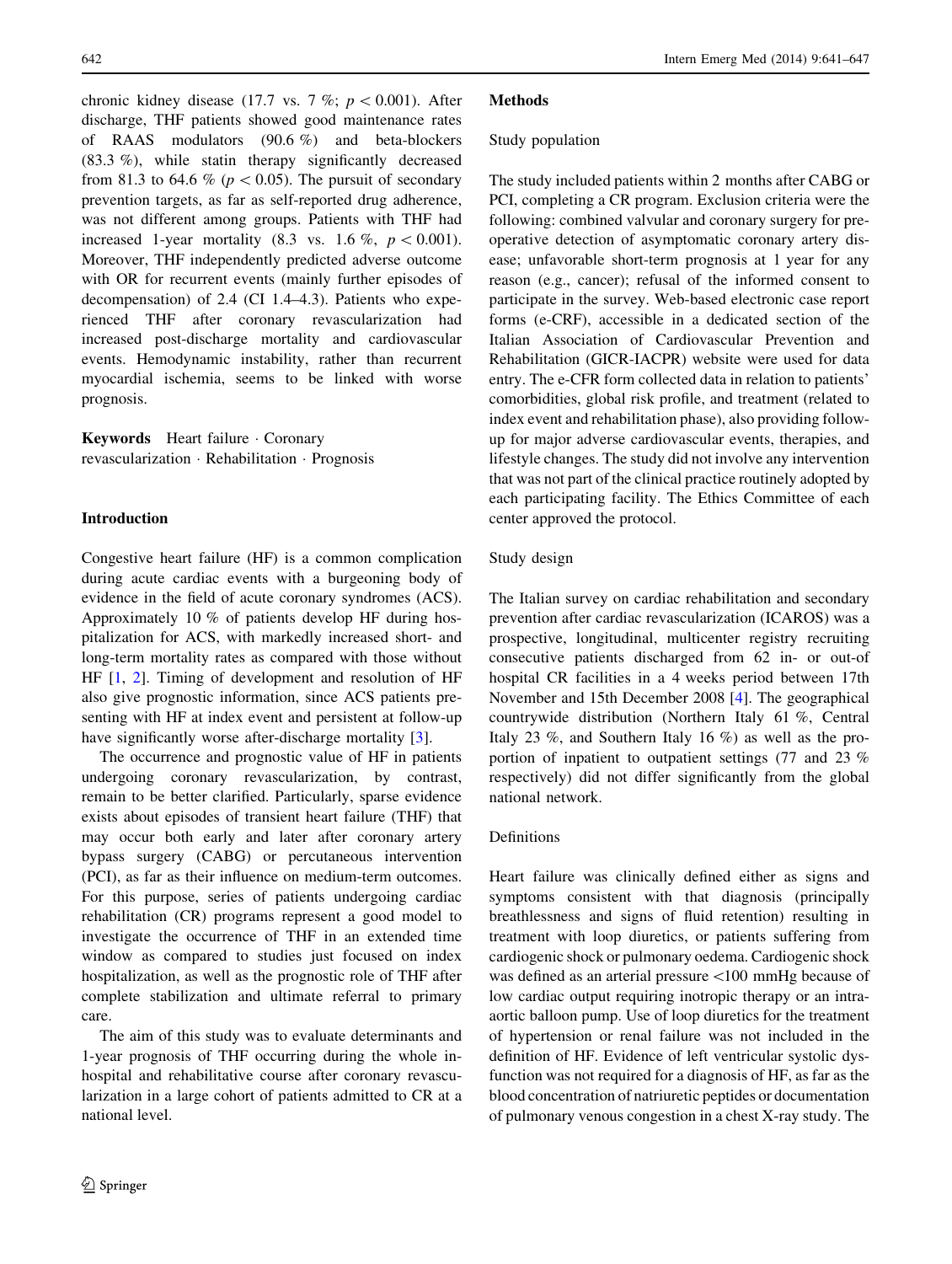<span id="page-2-0"></span>resolution of HF before the end of the CR program, defined as the withdrawal of diuretics without the recurrence of symptoms, identified THF cases.

One year after hospital discharge, information on secondary prevention targets, pharmacological treatment, and adverse events were collected through a structured interview according to a standard relational model provided by the study protocol. Drug therapy adherence was evaluated using the Morisky simplified self-report measure [[5\]](#page-6-0). Targets for secondary prevention were as follows: body mass index 20–25; waist circumference, male \102 cm, female  $\leq$ 88 cm; systolic blood pressure 140 mmHg (130 mmHg among diabetics and patients with chronic kidney disease), diastolic blood pressure 90 mmHg (80 mmHg); total cholesterol  $\leq$ =175 mg/dl; LDL cholesterol  $\leq$ 100 mg/ml (80 in diabetics); HDL cholesterol  $>40$ , fasting glucose  $<110$  mg/ dl; hemoglobin A1c =  $\langle 7 \, % \rangle$ 

Clinical events considered at the 1-year follow-up were death from any cause, acute coronary syndrome, coronary revascularization, decompensated heart failure, and stroke.

# Statistical analysis

Patients were grouped according to the presence or absence of THF, and clinical variables available were compared between groups. Categorical variables were tested using either the  $\chi^2$  or the Fisher exact test, where appropriate and continuous variables were tested with the two-tailed Student t test, with a  $p \le 0.05$  considered significant. In order to evaluate the attributable risk of THF on adverse outcomes, selected variables shown to be significantly associated with at least one event during follow-up at univariate analysis and were tested in a model of binary logistic regression analysis using SPSS version 13.0 Software

Table 1 Characteristics of the study population at the end of the rehabilitative phase according to the presence of transient heart failure after coronary revascularization

|                                                             | Overall $(n = 1,262)$ |           | No THF $(n = 1,166)$ |           | THF $(n = 96)$   |           | $p^{\Lambda}$ |
|-------------------------------------------------------------|-----------------------|-----------|----------------------|-----------|------------------|-----------|---------------|
|                                                             | $\boldsymbol{n}$      | $\%$      | $\boldsymbol{n}$     | $\%$      | $\boldsymbol{n}$ | $\%$      |               |
| Age $\geq$ 75 years                                         | 301                   | 23.8      | 269                  | 23.1      | 32               | 33.3      | 0.023         |
| Male/female                                                 | 1,000/262             | 79.2/20.8 | 925/241              | 79.3/20.7 | 75/21            | 78.1/21.9 | 0.779         |
| CABG                                                        | 873                   | 69.2      | 814                  | 69.8      | 59               | 61.5      | 0.088         |
| PCI                                                         | 389                   | 30.8      | 352                  | 30.2      | 37               | 38.5      | 0.088         |
| Previous history of ACS or CHF                              | 398                   | 31.5      | 357                  | 30.6      | 41               | 42.7      | 0.014         |
| Impaired systolic function <sup>a</sup>                     | 364                   | 29.5      | 332                  | 29.0      | 32               | 35.2      | 0.259         |
| LVEF 30-49 %                                                | 329                   | 26.7      | 301                  | 26.3      | 28               | 30.8      | 0.417         |
| LVEF < 30 $%$                                               | 35                    | 2.8       | 31                   | 2.7       | $\overline{4}$   | 4.4       | 0.540         |
| $<$ 5 years education                                       | 188                   | 14.9      | 172                  | 14.8      | 16               | 16.7      | 0.612         |
| Living alone                                                | 157                   | 12.4      | 141                  | 12.1      | 16               | 16.7      | 0.192         |
| Smoking habit: current smokers                              | 239                   | 18.9      | 223                  | 19.1      | 16               | 16.7      | 0.555         |
| Smoking habit: past smokers $(>1$ year)                     | 535                   | 42.4      | 491                  | 42.1      | 44               | 45.8      | 0.478         |
| Hypertension                                                | 925                   | 73.3      | 858                  | 73.6 %    | 67               | 69.8%     | 0.419         |
| Hypercholesterolemia/use of statins                         | 845                   | 67        | 787                  | 67.5      | 58               | 60.4      | 0.156         |
| Family history of early CHD                                 | 578                   | 45.8      | 538                  | 46.1      | 40               | 41.7      | 0.398         |
| BMI $\geq$ 25                                               | 240                   | 19.0      | 215                  | 18.4      | 25               | 26.0      | 0.068         |
| Diabetes mellitus                                           | 372                   | 29.4      | 339                  | 29.1      | 33               | 34.4      | 0.396         |
| Metabolic syndrome (according to the NCEP ATP III criteria) | 322                   | 25.5      | 304                  | 26.1      | 18               | 18.8      | 0.114         |
| PAD                                                         | 215                   | 17        | 193                  | 16.6      | 22               | 22.9      | 0.111         |
| <b>COPD</b>                                                 | 163                   | 12.9      | 144                  | 12.3      | 19               | 19.8      | 0.037         |
| $CKD$ ( $\geq$ stage II)                                    | 99                    | 20.7      | 82                   | 7.0       | 17               | 17.7      | 0.000         |
| Gastrointestinal disease                                    | 128                   | 10.1      | 123                  | 10.5      | 5                | 5.2       | 0.096         |
| Prior stroke                                                | 46                    | 3.6       | 42                   | 3.6       | 4                | 4.2       | 0.777         |

THF transient heart failure, CABG coronary artery bypass graft, PCI percutaneous coronary intervention, ACS acute coronary syndrome, CHF chronic heart failure, CHD chronic heart disease, BMI body mass index, PAD peripheral arterial disease, COPD chronic obstructive pulmonary disease, CKD chronic kidney disease

 $\gamma$  value of selected variables among THF patients in relation to the non-THF group at univariate analysis

 $a$  1,234 patients evaluated (1,143 THF, 91 no THF)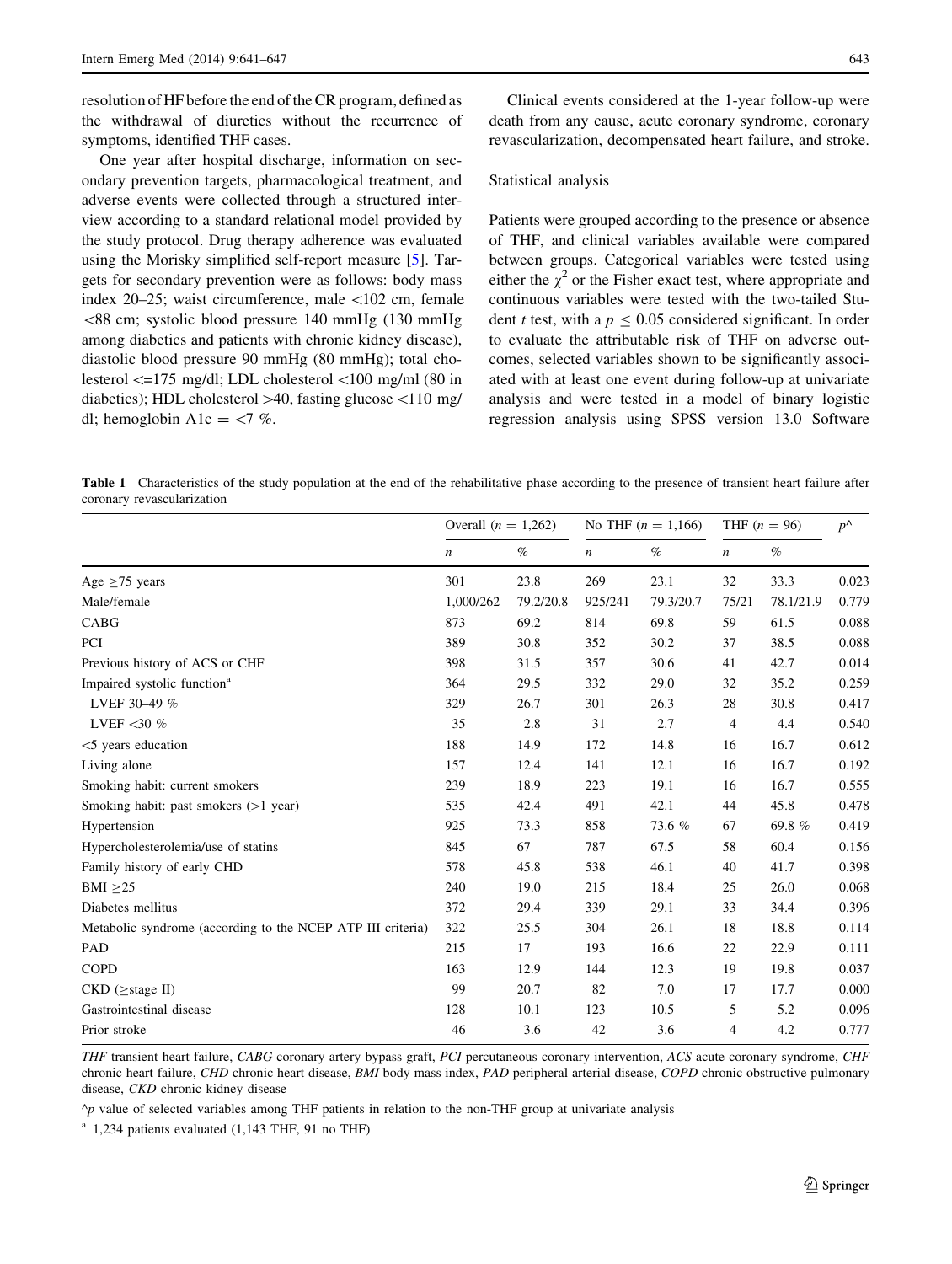Table 2 Therapy at the end of cardiac rehabilitation after coronary revascularization according to the presence of transient heart failure

|                                    | No HF<br>$(n = 1,166)$ |      | ΗF<br>$(n = 96)$ |      | $p^{\Lambda}$ |
|------------------------------------|------------------------|------|------------------|------|---------------|
|                                    | $\boldsymbol{n}$       | %    | $\boldsymbol{n}$ | %    |               |
| <b>ACE</b> inhibitors              | 750                    | 65.1 | 68               | 71.6 | 0.202         |
| Angiotensin-renin blockers         | 143                    | 12.4 | 10               | 10.5 | 0.590         |
| Beta-blockers                      | 928                    | 80.6 | 77               | 81.1 | 0.906         |
| <b>Statins</b>                     | 1011                   | 86.7 | 78               | 81.3 | 0.135         |
| Calcium channel blockers           | 181                    | 15.5 | 11               | 11.5 | 0.286         |
| <b>Nitrates</b>                    | 147                    | 12.8 | 14               | 14.7 | 0.581         |
| Diuretics (potassium sparring)     | 130                    | 11.3 | 35               | 36.8 | 0.000         |
| Diuretics (non-potassium sparring) | 415                    | 36.0 | 75               | 78.9 | 0.000         |
| Insulin                            | 110                    | 9.5  | 17               | 17.9 | 0.010         |
| Oral antidiabetics                 | 176                    | 15.3 | 8                | 8.4  | 0.070         |
| Omega-3 fatty acids                | 286                    | 24.8 | 22               | 23.2 | 0.717         |
| Amiodarone                         | 150                    | 13.0 | 17               | 17.9 | 0.180         |
| Anticoagulants                     | 189                    | 16.2 | 31               | 32.3 | 0.000         |
| Antiaggregants                     | 1072                   | 91.9 | 87               | 90.6 | 0.651         |

 $\gamma_p$  value of selected variables among THF patients in relation to the non-THF group at univariate analysis

Table 3 Major cardiovascular events after 1 year according to the occurrence of transient HF after cardiac revascularization

|                                |                  | Overall<br>$(n = 1,262)$ |                  | No HF<br>$(n = 1,166)$ |                  | $(n = 96)$ | $p^{\Lambda}$ |
|--------------------------------|------------------|--------------------------|------------------|------------------------|------------------|------------|---------------|
|                                | $\boldsymbol{n}$ | $\%$                     | $\boldsymbol{n}$ | $\%$                   | $\boldsymbol{n}$ | %          |               |
| Death                          | 27               | 2.1                      | 19               | 1.6                    | 8                | 8.3        | 0.000         |
| Acute coronary<br>syndrome     | 8                | 0.6                      | 7                | 0.6                    | 1                | 1.0        | 0.600         |
| Coronary<br>revascularization  | 38               | 3.0                      | 36               | 3.1                    | 2                | 2.1        | 0.580         |
| Decompensated<br>heart failure | 38               | 3.0                      | 28               | 2.4                    | 10               | 10.4       | 0.000         |
| Stroke                         | 4                | 0.3                      | 4                | 0.3                    | $\Omega$         | $\Omega$   | 0.565         |
| Total                          | 115              | 9.1                      | 94               | 8.1                    | 21               | 21.9       | 0.000         |

 $\gamma$  value of selected variables among THF patients in relation to the non-THF group at univariate analysis

Package (SPSS Inc., Chicago, IL, USA), to determine the independent characteristics associated with poor prognosis. Kaplan–Meier curves were generated to illustrate patients' overall survival from events and in relevant subgroups. Kaplan–Meier curves were compared by the log-rank test, while hazard ratios (HRs) and 95 % CI were calculated by Cox regression analysis.

# **Results**

revascularization with 67 (69.8 %) cases emerging during residence on acute wards, 22 (22.9 %) during CR, and the remaining 7 (7.3 %) in both settings. The prevalence of THF was not different between the CABG and the PCI group  $[83 \ (9.5 \%)$  vs. 26  $(6.7 \%)$  cases, respectively,  $p = 0.112$ . Patients with a previous history of heart failure or acute coronary syndrome (42.7 vs. 30.6 %).  $p < 0.005$ ), age > 75 years (33.3 %), COPD (19.8 %), and chronic kidney disease (17.7 %) were significantly more represented in the THF group (Table [1](#page-2-0)). At multivariate analysis, previous history of heart failure or acute coronary syndrome [odds ratio (OR) 1.683, 95 % confidence interval (CI) 1.097–2.581,  $p < 0.05$ ] and chronic kidney disease [odds ratio (OR) 2.490, 95 % confidence interval (CI) 1.391–4.455,  $p < 0.01$ ] independently predicted the occurrence of THF. Patients with and without THF showed a similar prevalence of impaired systolic function [32 (35.2 %) and 332 (29 %) cases, respectively,  $p = 0.259$ . At discharge (Table 2), THF patients were prescribed more diuretics (78.9 % non-potassium sparring, 36.8 % potassium sparring diuretics), insulin (17.9 %), and anticoagulants (32.3 %) as compared to patients without THF.

Globally, 30 patients (2.3 %) were lost to follow-up and 68 (5.3 %) withdrew their consent during the course of the survey. During the follow-up, THF patients maintained similar rates of ongoing therapies with cardioprotective drugs as compared to controls [antithrombotics 71 (91 %) vs. 987 (94.2 %) cases,  $p = 0.259$ ; ACE inhibitors 67 (69.8 %) vs. 767 (65.8 %) cases,  $p = 0.425$ ; Angiotensin-renin blockers 20 (20.8 %) vs. 213 (18.3 %) cases, p = 0.533; beta-blockers 80 (83.3 %) vs. 956 (82 %) cases,  $p = 0.741$ , with the exception of statins (62 (64.6 %) vs. 958 (82.2 %) cases,  $p<0.001$ ]. Only 24 (2.2 %) patients—all in the non-THF group—had Morisky scores suggesting a high likelihood of non-adherence, without significant difference  $(p = 0.257)$ .

Patients with THF after coronary revascularization displayed increased mortality (8.3 vs. 1.6 %,  $p < 0.001$ ) and a significantly higher incidence of adverse events (21.9 vs. 8.1 %,  $p < 0.001$ ) during the 1-year follow-up (Table 3). Additional and repeated episodes of decompensated heart failure (10.4 vs. 2.4 %,  $p < 0.001$ ) were the most frequent events.

After adjusting for variables shown to be significantly associated with at least one event during follow-up at univariate analysis (Table [4\)](#page-4-0), THF independently predicted adverse outcomes at multivariate analysis with OR for recurrent events of 2.4 (CI 1.4–4.3). Kaplan–Meier analysis showed worsened prognosis among THF patients, with hazard ratio for death and cardiovascular events of 3.0 (95 % CI, 1.8–4.8) (Fig. [1](#page-5-0)).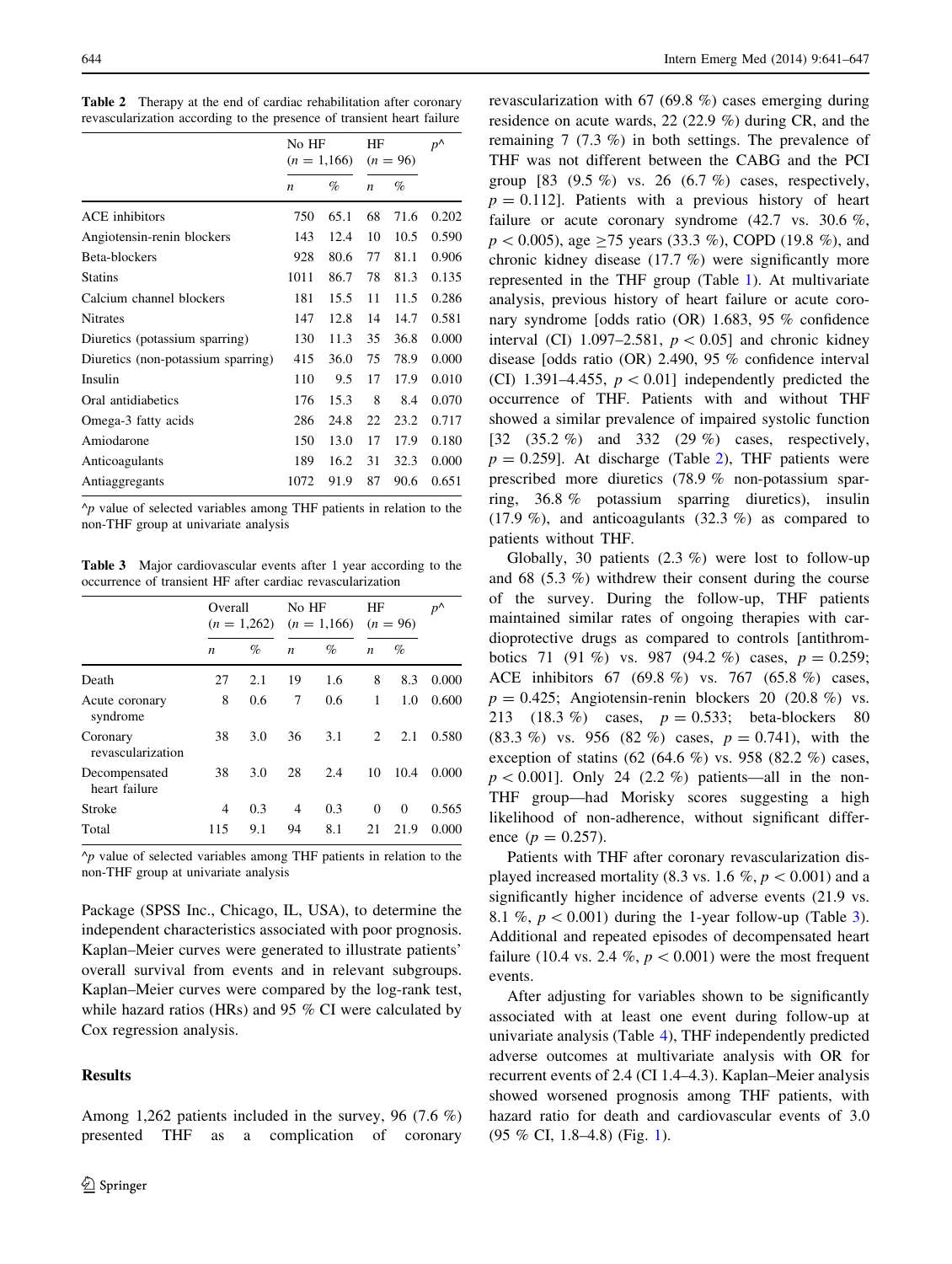<span id="page-4-0"></span>Table 4 Univariate and multivariate analysis of conditions associated to adverse events during the 1-year follow-up

| Variable                                   | Univariate analysis |      |                  |       |               | Multivariate analysis |                 |                      |  |
|--------------------------------------------|---------------------|------|------------------|-------|---------------|-----------------------|-----------------|----------------------|--|
|                                            | No event $(1,147)$  |      | Event $(115)$    |       | $p^{\Lambda}$ |                       |                 | $p^{\Lambda\Lambda}$ |  |
|                                            | $\boldsymbol{n}$    | $\%$ | $\boldsymbol{n}$ | $\%$  |               | <b>OR</b>             | 95 % CI         |                      |  |
| <b>Transient HF</b>                        | 94                  | 8.1  | 21               | 21.9  | 0.000         | 2.451                 | 1.403-4.282     | 0.002                |  |
| Infective complications                    | 24                  | 2.1  | $\tau$           | 6.1   | 0.008         | 2.750                 | 1.096-6.899     | 0.031                |  |
| PCI vs. CABG                               | 335                 | 29.2 | 54               | 47.0  | 0.000         | 2.256                 | 1.515-3.360     | 0.000                |  |
| <b>Diabetes</b>                            | 326                 | 28.4 | 46               | 40.0  | 0.000         | 1.385                 | 1.126-1.704     | 0.002                |  |
| Age $\geq$ 75 years                        | 264                 | 23.0 | 37               | 32.2  | 0.028         | 1.525                 | $0.992 - 2.346$ | 0.055                |  |
| Transient renal failure                    | 43                  | 3.7  | 10               | 8.7   | 0.012         | 1.690                 | 0.731-3.910     | 0.220                |  |
| Chronic renal failure                      | 84                  | 7.3  | 15               | 13.0  | 0.030         | 1.318                 | 0.668-2.599     | 0.425                |  |
| Male sex                                   | 910                 | 79.3 | 90               | 78.3  | 0.786         |                       |                 |                      |  |
| Atrial fibrillation during the acute phase | 230                 | 20.1 | 25               | 21.7  | 0.668         |                       |                 |                      |  |
| Postoperative stroke                       | 4                   | 0.3  | $\mathbf{1}$     | 0.9   | 0.397         |                       |                 |                      |  |
| Perioperative acute coronary syndrome      | 49                  | 4.3  | 8                | 7.0   | 0.186         |                       |                 |                      |  |
| Severe postoperative anemia                | 116                 | 10.1 | 17               | 14.8  | 0.120         |                       |                 |                      |  |
| Smoking habit                              | 488                 | 42.5 | 47               | 40.9  | 0.418         |                       |                 |                      |  |
| Hypertension                               | 841                 | 73.3 | 84               | 73.0  | 0.949         |                       |                 |                      |  |
| Hypercholesterolemia                       | 774                 | 67.5 | 71               | 61.7  | 0.212         |                       |                 |                      |  |
| Metabolic syndrome                         | 285                 | 24.8 | 37               | 32.2  | 0.086         |                       |                 |                      |  |
| BMI $\geq$ 25                              | 213                 | 18.6 | 27               | 23.5  | 0.201         |                       |                 |                      |  |
| Limited physical activity                  | 866                 | 75.5 | 88               | 76.5  | 0.808         |                       |                 |                      |  |
| Living alone                               | 71                  | 6.2  | 9                | 7.8 % | 0.492         |                       |                 |                      |  |
| Poorness                                   | 80                  | 7.0  | 12               | 10.4  | 0.174         |                       |                 |                      |  |
| <5 years scholarity                        | 164                 | 14.3 | 24               | 20.9  | 0.059         |                       |                 |                      |  |
| Chronic atrial fibrillation                | 27                  | 2.4  | 5                | 4.3   | 0.195         |                       |                 |                      |  |
| Peripheral arterial disease                | 191                 | 16.7 | 24               | 20.9  | 0.251         |                       |                 |                      |  |
| <b>COPD</b>                                | 147                 | 12.8 | 16               | 13.9  | 0.738         |                       |                 |                      |  |
| Chronic renal failure                      | 84                  | 7.3  | 15               | 13.0  | 0.668         |                       |                 |                      |  |
| Gastric disease                            | 119                 | 10.4 | 9                | 7.8   | 0.388         |                       |                 |                      |  |
| Cancer                                     | 60                  | 5.2  | 6                | 5.2   | 0.995         |                       |                 |                      |  |
| Orthopedic disease                         | 117                 | 10.2 | 18               | 15.7  | 0.071         |                       |                 |                      |  |
| Hepatic disease                            | 14                  | 1.2  | 3                | 2.6   | 0.218         |                       |                 |                      |  |

 $\gamma$  value of selected variables among THF patients in relation to the non-THF group at univariate analysis

 $\wedge$ p value of selected variables among THF patients for independent association to any adverse outcome during follow-up

## Discussion

This study provided an evidence that THF episodes are not rare after coronary revascularization and carry higher risk of death and readmission for congestive heart failure in the medium term.

According to our data, about one out of ten patients develop THF after PCI or CABG. However, since we evaluated patients who actively recovered from THF and did not include those transferred to acute wards during the rehabilitative course, as well as those who died before referral or during CR, the prevalence of THF after coronary revascularization may even be underestimated. Up to onethird of all episodes were found during CR, and about 10 % of those who presented THF in acute wards relapsed during CR, thus suggesting that several acute HF syndromes attributable to coronary revascularization are currently detected after the index hospitalization, during the rehabilitative course or in primary care for those not attending CR. Although our study provided a large time window for THF detection at baseline (with a mean coverage of 43 days after coronary revascularization) it is possible that an extended observation period would be able to capture additional late-onset THF cases.

Myocardial injury, neurohormonal abnormalities, and endothelial dysfunction were involved to explain HF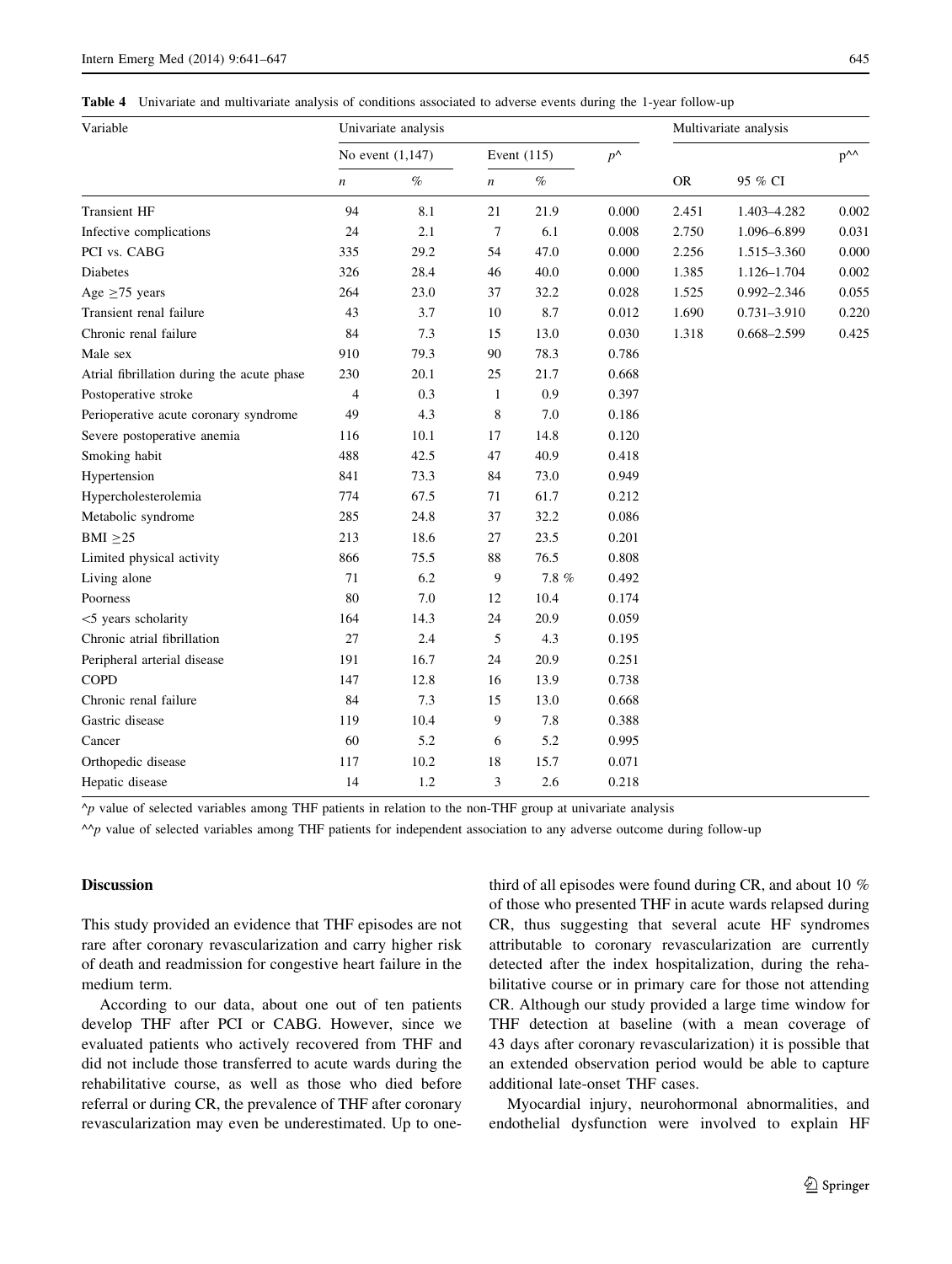<span id="page-5-0"></span>

Fig. 1 Kaplan–Meier curves showing prognosis among patients following coronary revascularization with and without transient heart failure in the acute and/or rehabilitative ward

episodes in patients with underlying coronary artery disease [\[6](#page-6-0)], and also in our series THF occurred more frequently among revascularized patients with a previous history of HF or acute coronary syndromes. However, THF was not associated to higher degrees of systolic dysfunction at baseline, confirming previous reports after ACS indicating that the majority of patients presenting HF as a complication have preserved LVEF [[7\]](#page-6-0). The elderly, diabetes, COPD, and chronic kidney disease were conditions at increased risk for THF. Advanced age predicted the development of THF also in the GRACE registry [\[2](#page-6-0)], which included a large unselected population after ACS. Concomitant COPD may induce hemoglobin desaturation, hypo/hypercapnia, and further worsening of right-ventricular function [\[8](#page-6-0)], and all these mechanisms could facilitate the occurrence of THF. In our series, COPD was not powerful enough to predict the adverse outcome in the medium term after coronary revascularization, as was the case for THF, thus not confirming previous experiences in the field of primary angioplasty [\[9](#page-6-0)].

As is known, chronic heart failure has been independently associated with increased adverse events both inhospital and in the long-term among patients undergoing CABG  $[10, 11]$  $[10, 11]$  $[10, 11]$  $[10, 11]$  and PCI  $[12–14]$  $[12–14]$ . In this survey, transient acute decompensation also marked a significant turning point in the disease course after coronary revascularization, with about five times higher mortality and three times higher incidence of adverse events during the 1-year follow-up as compared to the non-THF population. Repeated episodes of HF constituted the most frequent event during follow-up, suggesting that secondary prevention strategies after CABG or PCI should actually be tailored both on restenosis and hemodynamic instability. In our series, THF patients did not display significant gaps in cardioprotective pharmacotherapy (with the exception of statins) and drug adherence during follow-up as compared to non-THF patients, and consequently special attention after discharge should also be paid to the fluid retention.

Cardiac surgery patients generally have a direct referral pathway to CR in Italy, but unfortunately this is not the case of PCI patients. Consequently, our study population appeared representative of all patients discharged from cardiac surgery units, while after PCI conclusions can be generalized only on patients with in-hospital complications, persistent clinical instability, or serious concomitant diseases, who actually constitute major referral groups to CR [\[15](#page-6-0)]. Another selection bias might be related to the amount of ACS-driven interventions (about 60 % in the ICAROS registry), giving caution on extending our estimated prevalence of THF to other populations characterized by different levels of primary or elective revascularizations. As a further study limitation, the study was not able to evaluate the effect of pre-operative thrombolysis on THF, as far as to provide the number of deaths directly attributable to episodes of acute decompensated heart failure, and consequently the negative prognostic effect of THF on mortality cannot be linked to specific events. The definition of THF we adopted was pragmatically based both on diagnosis and treatment of congestive symptoms deriving from water retention, without other strict instrumental or laboratory requirements, to appreciate the prognostic role of this condition as usually detected and reported in the real life. Similarly, precise information about timing of THF onset (i.e., days from the index event) was not collected, and consequently THF during the acute and rehabilitative phase after coronary revascularization should be considered as an easily detectable dichotomous (yes/no) variable, helping to identify patients at higher risk of poor prognosis.

In conclusion, THF is a valuable prognostic marker after coronary revascularization. Given its role for risk stratification, it should be actively treated during the hospitalization period, and accurately reported at discharge.

Acknowledgments ICAROS was supported by IFB STRODER with an unrestricted research grant.

Conflict of interest None.